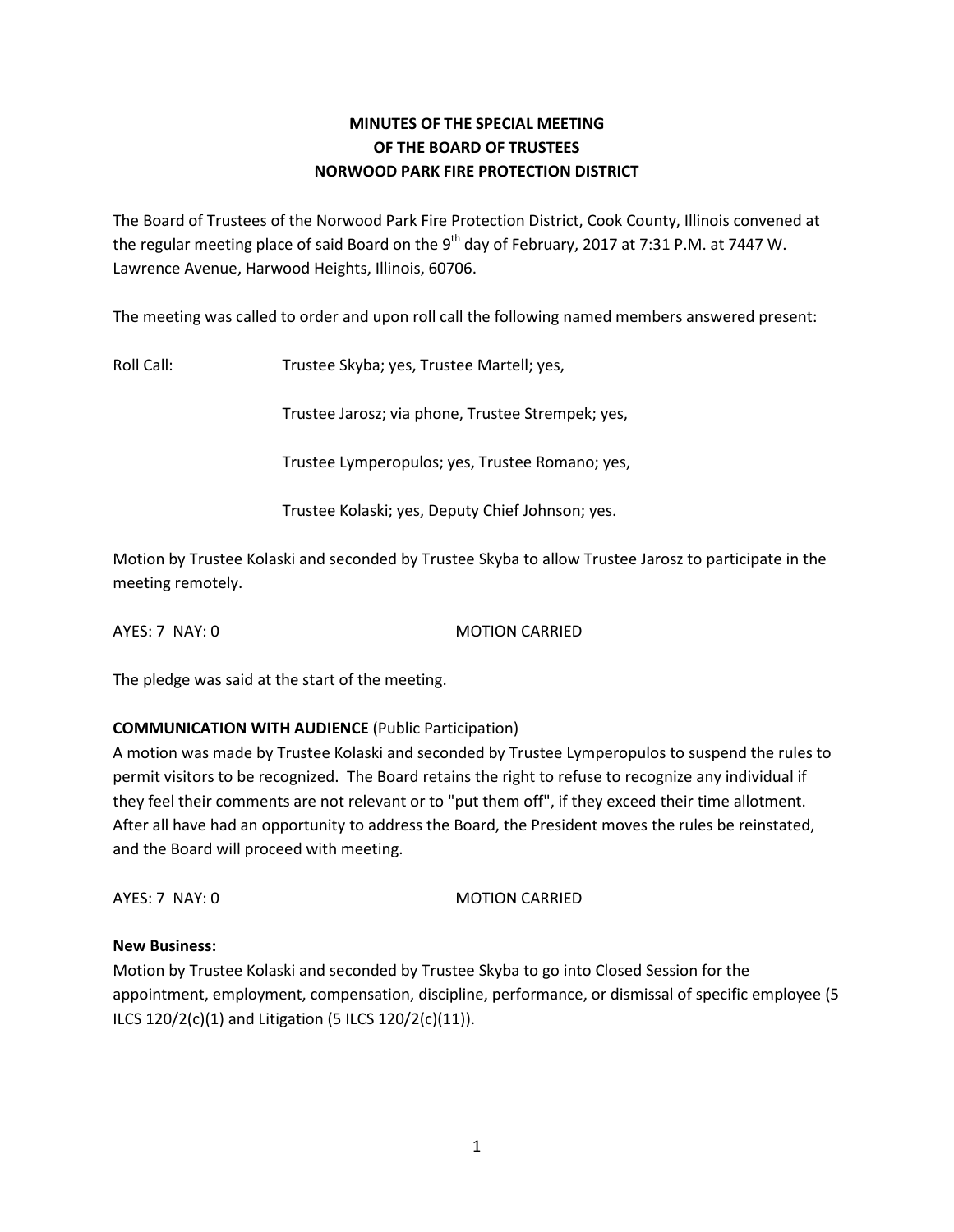Roll Call: Trustee Kolaski; yes, Trustee Strempek; yes,

Trustee Romano; yes, Trustee Lymperopulos; yes,

Trustee Skyba; yes, Trustee Jarosz; yes,

Trustee Martell; yes.

## AYES: 7 NAY: 0 MOTION CARRIED

Went into Closed Session at 7:35 pm

Return to open session at 7:55 pm. No votes taken. No decisions made.

Roll Call: Trustee Skyba; yes, Trustee Martell; yes,

Trustee Jarosz; yes, Trustee Strempek; yes,

Trustee Lymperopulos; yes, Trustee Romano; yes,

Trustee Kolaski; yes, Deputy Chief Johnson; yes.

Trustee Kolaski thanked Deputy Chief Johnson for the work done in the absence of a Chief.

Motion by Trustee Romano and seconded by Trustee Jarosz to approve a 3 year contract with Fire Chief/Administrator Terrence Vavra contingent upon criminal and medical background check.

Roll Call: Trustee Skyba; yes, Trustee Martell; yes,

Trustee Jarosz; yes, Trustee Strempek; yes,

Trustee Lymperopulos; yes, Trustee Romano; yes,

Trustee Kolaski; yes.

Motion was made by Trustee Jarosz and seconded by Trustee Strempek to adjourn the meeting.

AYES: 7 NAY: 0 MOTION CARRIED